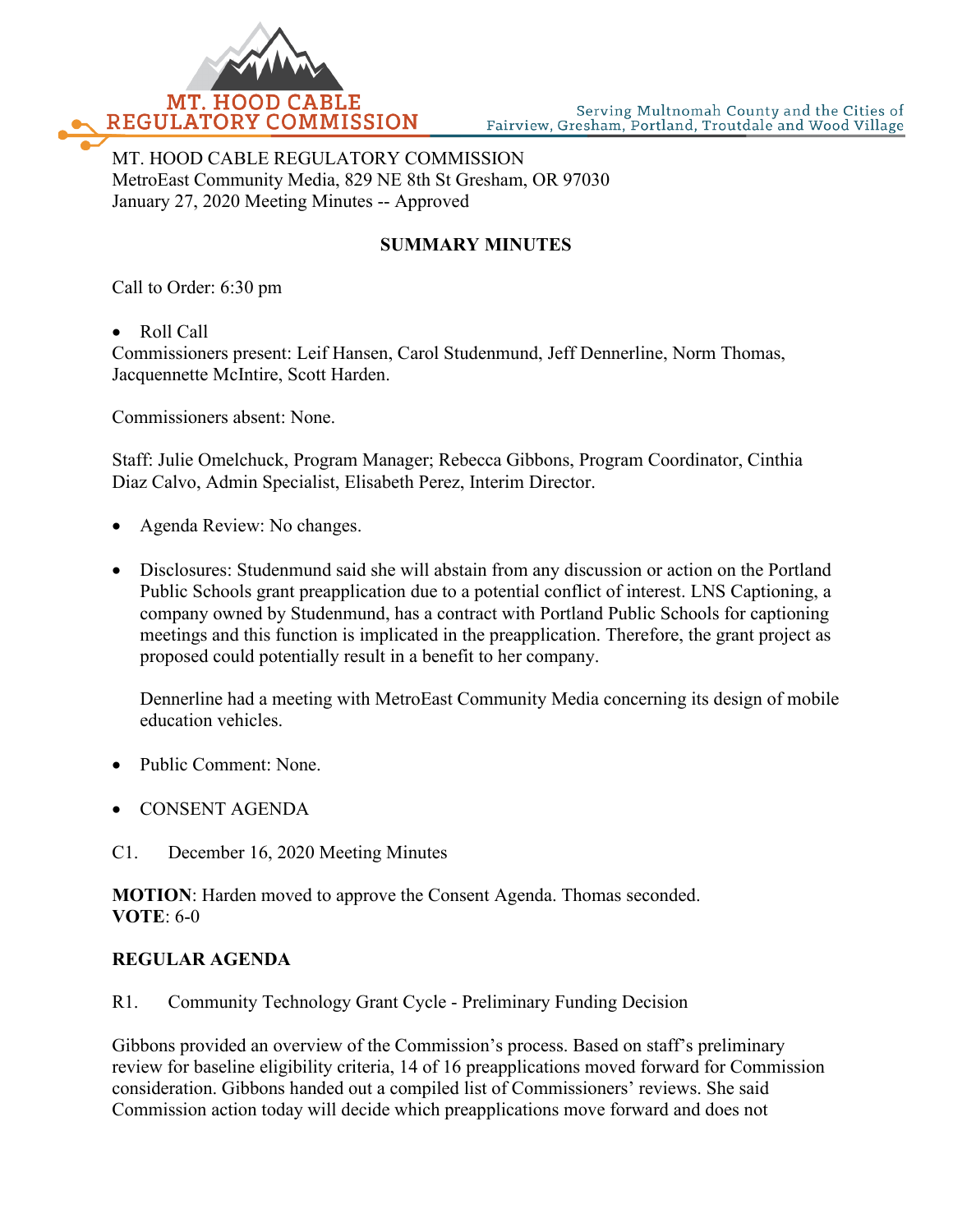guarantee funding for the applicants. Staff will note Commissioners' issues and areas for clarifications for each preapplication and those will be addressed in the final grant application and contract, which will then be considered by the Commission at a later meeting.

Hansen said the Commission allocated \$800,000 in the budget. He noted that the handout indicated seven preapplications had a Commissioner consensus to move forward.

Commissioners agreed that many of the preapplications lacked detailed, objective evaluation plans and directed staff to work with applicants invited to complete a final application to clearly identify project outcomes and develop evaluation plans that assess progress towards achieving those outcomes for the project's beneficiaries.

Commissioners commented that it was easier to evaluate a project's need and potential benefit when the applicant explained use of Open Signal/MetroEast resources and why the applicant organization was ready to pursue owning its own equipment. Thomas said that the community media centers are there to help build skill and expertise within the nonprofit community to go out on their own. Thomas said that after a point, it makes sense for nonprofits who have been trained to want to have direct access to their own equipment.

In response to a question from Studenmund about the MetroEast Mobile Education Vehicle preapplication budget, Gibbons confirmed that the contractual expense line item for "interns and contractors" was not grant fundable as a capital expense. Gibbons said, if selected to move forward, staff would work with the applicant to include these expenses in the project budget match commitment.

**MOTION**: Thomas moved to approve the following preapplications for development of final applications and contracts: MetroEast Community Media - Mobile Education Vehicle; MetroEast - Reynolds High School; NW Documentary; Outside the Frame; Portland Community College; Resolutions Northwest; and Roots and Beats Project. Studenmund seconded. **VOTE:** 6-0

Referring to the handout, Hansen opened discussion on the next grouping of preapplications that received support from five Commissioners. Studenmund said the preapplication from Portland Public Schools TVS did not have six Commissioner votes because she declined to review and weigh in on the application due to the potential conflict of interest mentioned under Disclosures.

Hansen said considering Studenmund's abstention, the preapplication had unanimous support from the remaining Commissioners.

**MOTION**: Dennerline moved to approve the Portland Public Schools TVS preapplication. Harden seconded. **VOTE:** 5-0 (Studenmund abstained)

Hansen opened discussion on the ChickTech preapplication.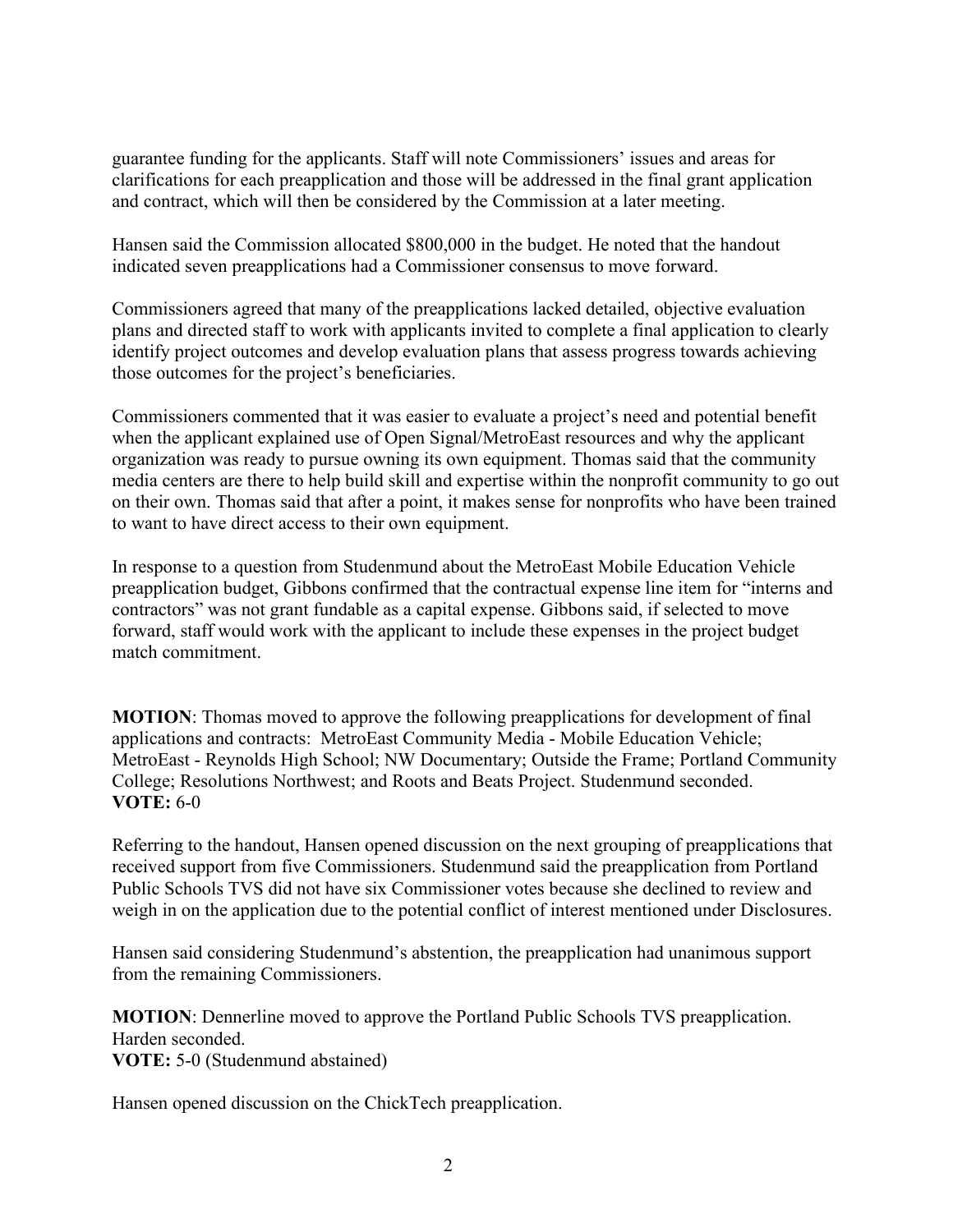Dennerline said that in his review of the preapplication he questioned whether the applicant would have the capacity and expertise to fully prepare the target beneficiaries for careers in video production given the small amount of grant equipment requested (\$18,985). Hansen said he supported the preapplication in part because the grant ask was so small. Hansen the project could have great impact, despite the small ask, on getting the target population engaged in tech careers. Several Commissioners suggested that the applicant look into developing opportunities for the project participants to engage with a wider distribution network to ensure the participants gain experience in real-world video project environments, such as live broadcasting.

**MOTION**: Thomas moved to approve the ChickTech preapplication. Studenmund seconded. **VOTE:** 6-0

Hansen opened discussion on the Open Signal preapplication.

Harden said he supported this preapplication moving on in the grant process. He said he liked that the project proposes working with incarcerated youth, that the project is partnering with other MHCRC grantees, such as Outside the Frame, and the preapplication included a strong evaluation plan.

Commissioners engaged in a brief discussion of the proposed uses of extended reality (XR) technology that this preapplication proposes. Dennerline and Hansen weighed in that this type of technology is appropriate and expressed the importance of providing training opportunities on innovative technology for underserved populations.

**MOTION**: Studenmund moved to approve the Open Signal preapplication. Dennerline seconded. **VOTE:** 6-0

Hansen opened discussion on the North Northeast Business Association preapplication.

McIntire said she supported this preapplication moving on in the granting process because she believes the applicant clearly described the link between the beneficiaries of the project and the public benefit area selected (improving community involvement). She said the applicant presented strong partner collaborations as well.

**MOTION:** McIntire moved to approve the North Northeast Business Association preapplication. Harden seconded. **VOTE:** 6-0

Hansen opened discussion on the Slavic Community Center preapplication.

McIntire, Studenmund, and Hansen all supported the preapplication moving forward in the granting process. Studenmund said the preapplication budget did not include funds for video subtitle and language translation and said the evaluation plan was weak.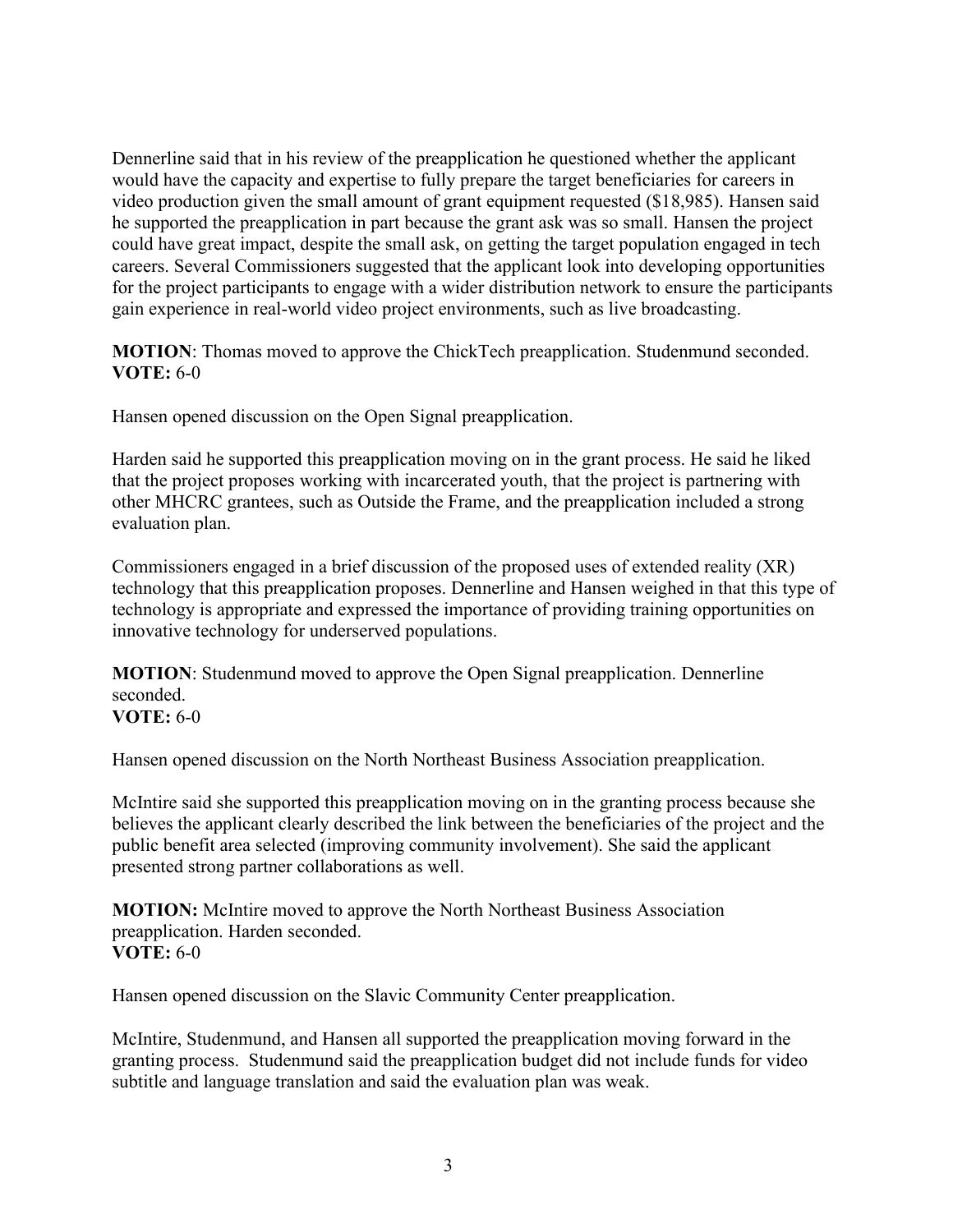In response to comments from Harden and Dennerline, Gibbons confirmed that the Slavic Community Center is a past MHCRC grantee that successfully completed its previous grant project. Gibbons said the prior grant helped establish a studio at the center and programming was produced for the community media channels. Gibbons said because this is a returning grantee, the applicant perhaps was relying too heavily on Commissioner's remembering the past grant, therefore left out some important details.

**MOTION:** Dennerline moved to approve the Slavic Community Center preapplication. Harden seconded. **VOTE:** 6-0

Hansen opened discussion on the CETI preapplication.

Commissioners agreed that the preapplication was vague and presented lofty goals that were hard to follow and lacked specifics (i.e. clearing defining and quantifying the project beneficiaries, detailing quantifiable evaluation metrics).

Harden pointed out that a focus of the preapplication is 2020 Census engagement, but by the time the grant was awarded, if it moved forward, the Census would be nearly over.

Commissioners agreed that this applicant might benefit from utilizing Open Signal/MetroEast equipment in the short term.

**MOTION:** Studenmund moved to approve the CETI preapplication. Thomas seconded.

In response to a question from McIntire, Hansen said the established guidelines for the grant program do not allow the Commission to partially fund a project.

# **VOTE: Yes: McIntire, Harden, Studenmund; No: Thomas, Dennerline, Hansen. 3-3** Motion failed.

Hansen opened discussion on the Luke-Dorf, Inc. preapplication. Harden said he liked that that project proposes partnering with the Keys, Beats and Bars program, another of the MHCRC's grantees.

Hansen said the preapplication lacked clear project outcomes and evaluation plan and has a limited number of proposed beneficiaries (80 young adults over 2 years).

McIntire said she supports the preapplication moving forward and said the applicant seems to have designed a project that will reach young adults who have endured a lot in their young lives. While the project is fairly simple and limited, she said this could be the engagement the youth need to move on into adulthood.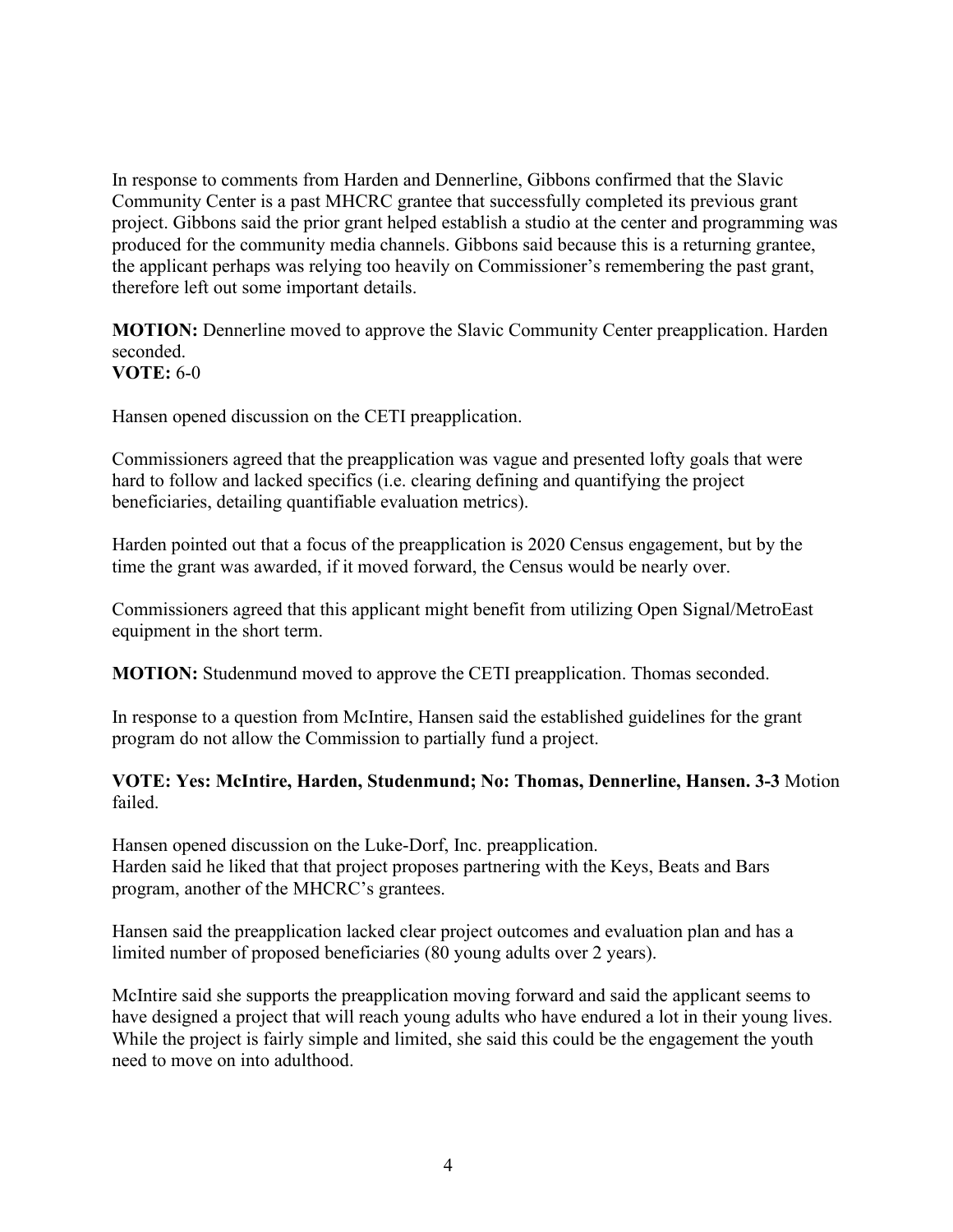Hansen said that if the preapplication moves forward that staff should work with the applicant to more clearly define the project outcomes, the content that will be produced and aired via Open Signal/MetroEast, and to develop a more robust evaluation plan.

**MOTION:** Thomas moved to approve the Luke-Dorf, Inc. preapplication. Harden seconded. **VOTE:** 6-0

R2. MHCRC Planning Retreat Goals

Hansen noted the proposed planning retreat goals contained in the meeting packet and said they were ambitious but a good starting place for the retreat discussion.

**MOTION:** Studenmund moved to adopt the following goals for the upcoming MHCRC planning retreat:

• Refresh on the Commission's current and upcoming projects, including a primer on cable franchise renewal.

- Review cable franchise fee and PEG/I-Net fee revenue trends.
- Explore possible futures for the Commission and identify proactive steps.
- Provide an opportunity for Commissioners and staff to get to know each other and strengthen working relationships.
- Revisit the Commission's operating agreements and meeting protocols.

# Dennerline seconded.

# **VOTE:** 6-0

# R3. Media Centers Annual Activity Reports

Tomi Douglas, CEO of MetroEast Community Media, noted the CEO leadership transition over the summer and thanked John Lugton for serving as interim CEO. MetroEast highlights for 2019 included: Hiring a Digital Equity and Inclusion manager; Welcome to Computers and Rockwood DIY programs' success; internship program growth and increase partnership with Mount Hood Community College due to closure of its broadcasting program; creation of Producer's CornerSwithboard project with Open Signal; audio booth and podcast classes moved to MetroEast; Studio A remodel; receipt of three Emmy nominations and one student Emmy nomination; several regional and national Alliance Hometown awards.

In response to a question from Thomas, Douglas said MetroEast's partnerships have been shared with the Jurisdictions, but MetroEast will consider sharing awards and other accomplishments going forward.

Hansen suggested that Commissioners could assist in transmitting that information as well.

In response to a question from Dennerline about MetroEast facility capacity for increase number of productions, Douglas said there's capacity and MetroEast's current strategic planning process will drive its staffing and facility's plan over the next couple years.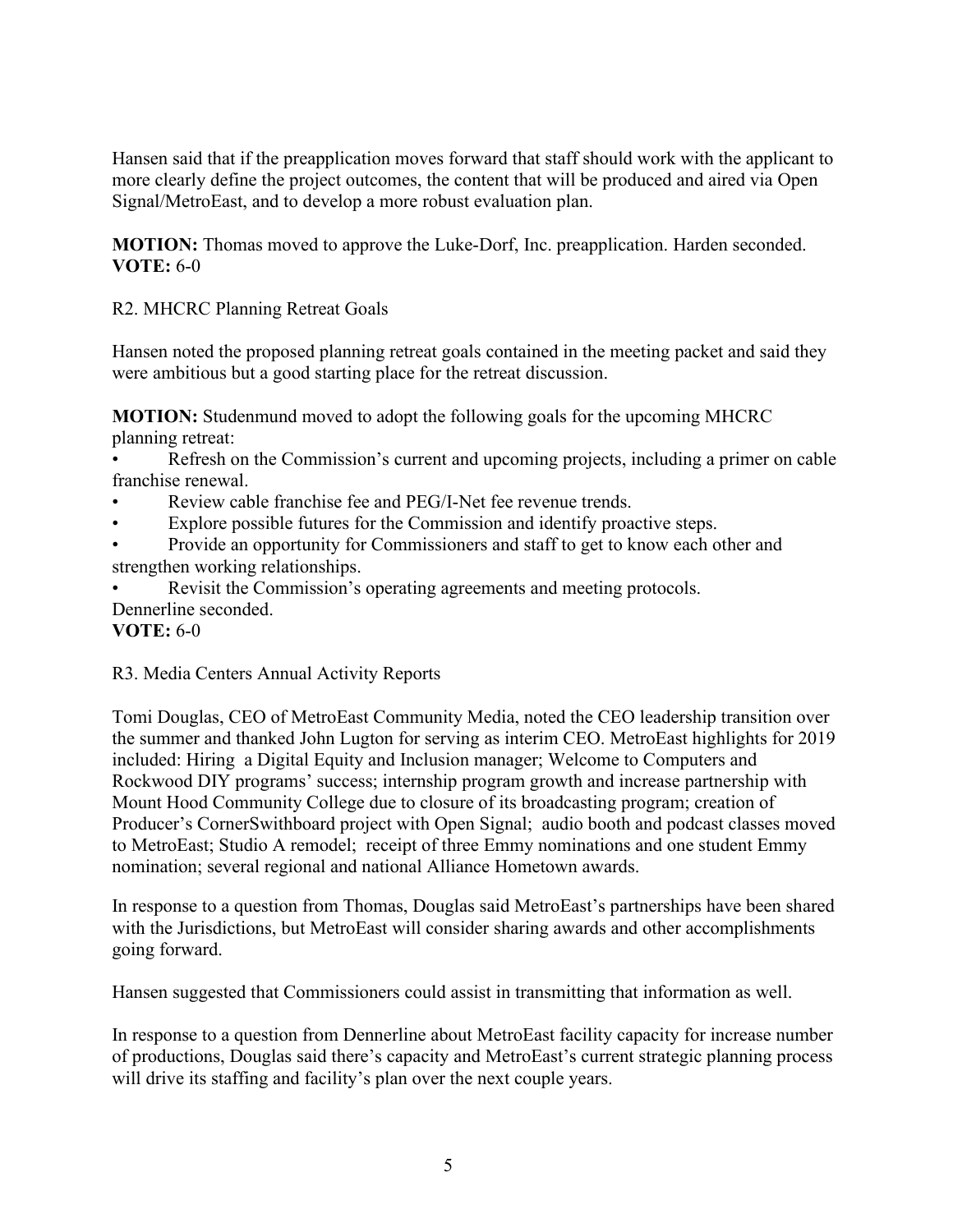Omelchuck confirmed that Open Signal was not able to attend and will present its Annual Activity Report during the next meeting.

Staff Activity Reports and Updates

• Public Policy/Legislative/FCC: Perez mentioned that Chair Hansen submitted letters on behalf of the MHCRC encouraging them to support the Protecting Community Television Act. Oregon Senators Merkley and Wyden, and Representative Blumenauer have cosigned the bills. Regarding the FCC Cable Order, following the outcome of the petition to stay with the FCC, our legal coalition submitted a motion to stay the order during litigation to the 9th Circuit court. We are awaiting a ruling from the Court. Oral argument in the Appeal of the FCC Order is scheduled for February 10. The case is estimated to reach a final decision in late 2020/early 2021. Regarding the Cable Service Change Notification, there is a national coalition that may provide a statement and we are yet to decide whether OCT will join the coalition or provide a statement of their own. About the True Fees Act of 2019, the Act requires cable television providers to include the total costs of service in their advertised price and provides additional customer protections including a 24-hour window following notice of a rate increase for customers to cancel their service contract without a penalty.

Studenmund asked if this act will become law, to which Perez responded that it was her understanding that it will become law.

- FY20-21 Budget Process: Perez reported that the MHCRC received its special appropriation amount for FY20-21 from the City of Portland: \$333,365, which is about \$8,500 more than the current year, based on general inflationary factor of approximately 2.8%.
- Community Needs Ascertainment: Omelchuck handed out a post card for outreach for participation in the qualitative survey. She said Commissioners will receive an email with information to support the outreach and requested Commissioners' assistance in engaging their elected officials. Sector and stakeholder focus groups took place Jan. 21-23 with CBG, including all jurisdictions' staff, except Portland. The next group of sector and stakeholder focus groups will take place in February
- Annual Complaint Report: Omelchuck referred to the complaint report contained in the meeting packet, noting that the number of complaints recorded by staff was lower than the previous year due to staff transitions. She explained that the office was not as rigorous as it has been in the past in ensuring complaints were addressed and recorded. One OCT key performance measure will include the tracking of the time it takes to resolve a complaint both internal and the resolution by the cable company. OCT will also improve the complaint intake form and process.
- Other: OCT office is moving on February 21 so staff will have limited availability that day. The new Grant Compliance Analyst Rana DeBey is starting February 13 and she